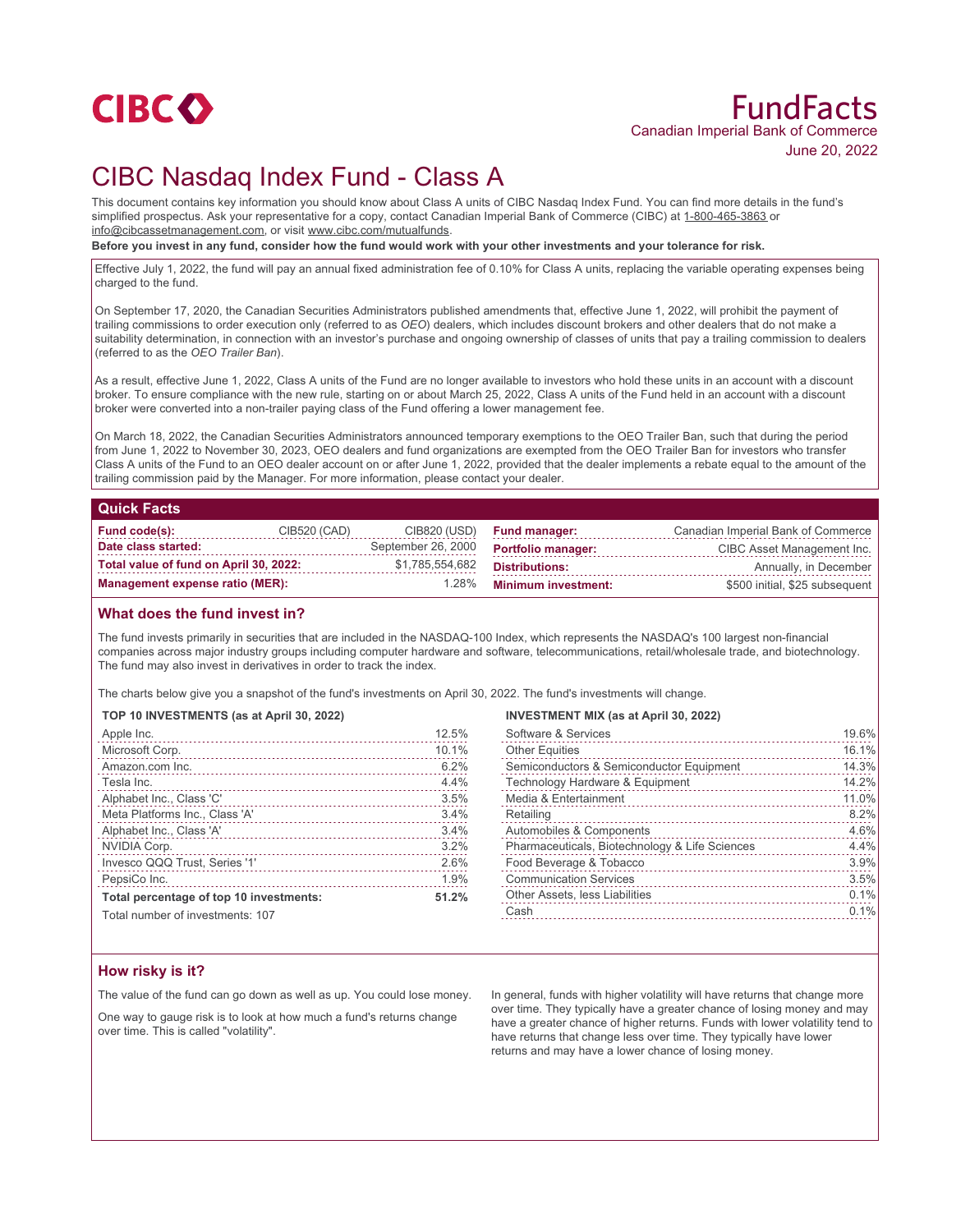# **FundFacts**

#### **Risk rating**

CIBC has rated the volatility of this fund as **Medium**.

This rating is based on how much the fund's returns have changed from year to year. It does not tell you how volatile the fund will be in the future. The rating can change over time. A fund with a low risk rating can still lose money.



## **How has the fund performed?**

This section tells you how Class A units of the fund have performed over the past 10 years. Returns are after expenses have been deducted. These expenses reduce the fund's returns.

**No guarantees**

#### **YEAR-BY-YEAR RETURNS**

This chart shows how Class A units of the fund performed in each of the past 10 calendar years. Class A units have not dropped in value in any of the 10 years. The range of returns and change from year to year can help you assess how risky the fund has been in the past. It does not tell you how the fund will perform in the future.



For more information about the risk rating, refer to *Investment Risk Classification Methodology* under *Specific Information About Each of the Mutual Funds Described in this Document* in the fund's simplified prospectus. For more information about specific risks that can affect the fund's returns, refer to the simplified prospectus under the section *What* 

Like most mutual funds, this fund does not have any guarantees. You

*are the Risks of Investing in the Fund?* for the fund.

may not get back the amount of money you invest.

#### **BEST AND WORST 3-MONTH RETURNS**

This table shows the best and worst returns for Class A units of the fund in a 3-month period over the past 10 calendar years. The best and worst 3-month returns could be higher or lower in the future. Consider how much of a loss you could afford to take in a short period of time.

|                    |           | Return 3 months ending | If you invested \$1,000 at the beginning of the period |
|--------------------|-----------|------------------------|--------------------------------------------------------|
| <b>Best return</b> | 25.2%     | June 30, 2020          | Your investment would rise to \$1,252                  |
| Worst return       | $-12.2\%$ | December 31, 2018      | Your investment would drop to \$878                    |

### **AVERAGE RETURN**

The annual compounded return of Class A units of the fund was 19.6% over the past 10 years. If you had invested \$1,000 in the fund 10 years ago, your investment would be worth \$5,961 as at April 30, 2022.

| Who is this fund for?                                                                                                                                                                                      | A word about tax                                                                                                                                                                                                                                                                                     |  |
|------------------------------------------------------------------------------------------------------------------------------------------------------------------------------------------------------------|------------------------------------------------------------------------------------------------------------------------------------------------------------------------------------------------------------------------------------------------------------------------------------------------------|--|
| Investors who:<br>• are seeking diversification with specific exposure to the U.S.<br>technology sector and returns similar to those of the NASDAQ-100<br>Index; and<br>• are investing for the long term. | In general, you will have to pay income tax on any money you make on a<br>fund. How much you pay depends on the tax laws where you live and<br>whether or not you hold the fund in a registered plan such as a<br>Registered Retirement Savings Plan (RRSP) or a Tax-Free Savings<br>Account (TFSA). |  |
|                                                                                                                                                                                                            | Keep in mind that if you hold your fund in a non-registered plan, fund<br>distributions are included in your taxable income, whether you receive<br>them in cash or have them reinvested.                                                                                                            |  |

# **How much does it cost?**

The following tables show the fees and expenses you could pay to buy, own, and sell Class A units of the fund. The fees and expenses - including any commissions - can vary among classes of a fund and among funds. Higher commissions can influence representatives to recommend one investment over another. Ask about other funds and investments that may be suitable for you at a lower cost.

We automatically convert eligible investors from Class A units into the Premium Class units of the Fund (bearing a lower management fee) when their investment amount in Class A units of the Fund, or their aggregated investment amount in Class A units and Premium Class units of the Fund, within a single account meets the minimum investment amount of Premium Class units of \$50,000. Eligible investors will benefit from a management fee decrease. See *Automatic conversion program* below under the sub-heading *Fund expenses*. If you no longer meet the minimum investment amount for Premium Class units, we may convert your Premium Class units back into Class A units which have a higher management fee. See *Purchases, Switches and Redemptions* in the Fund's simplified prospectus and speak to your investment advisor for additional details.